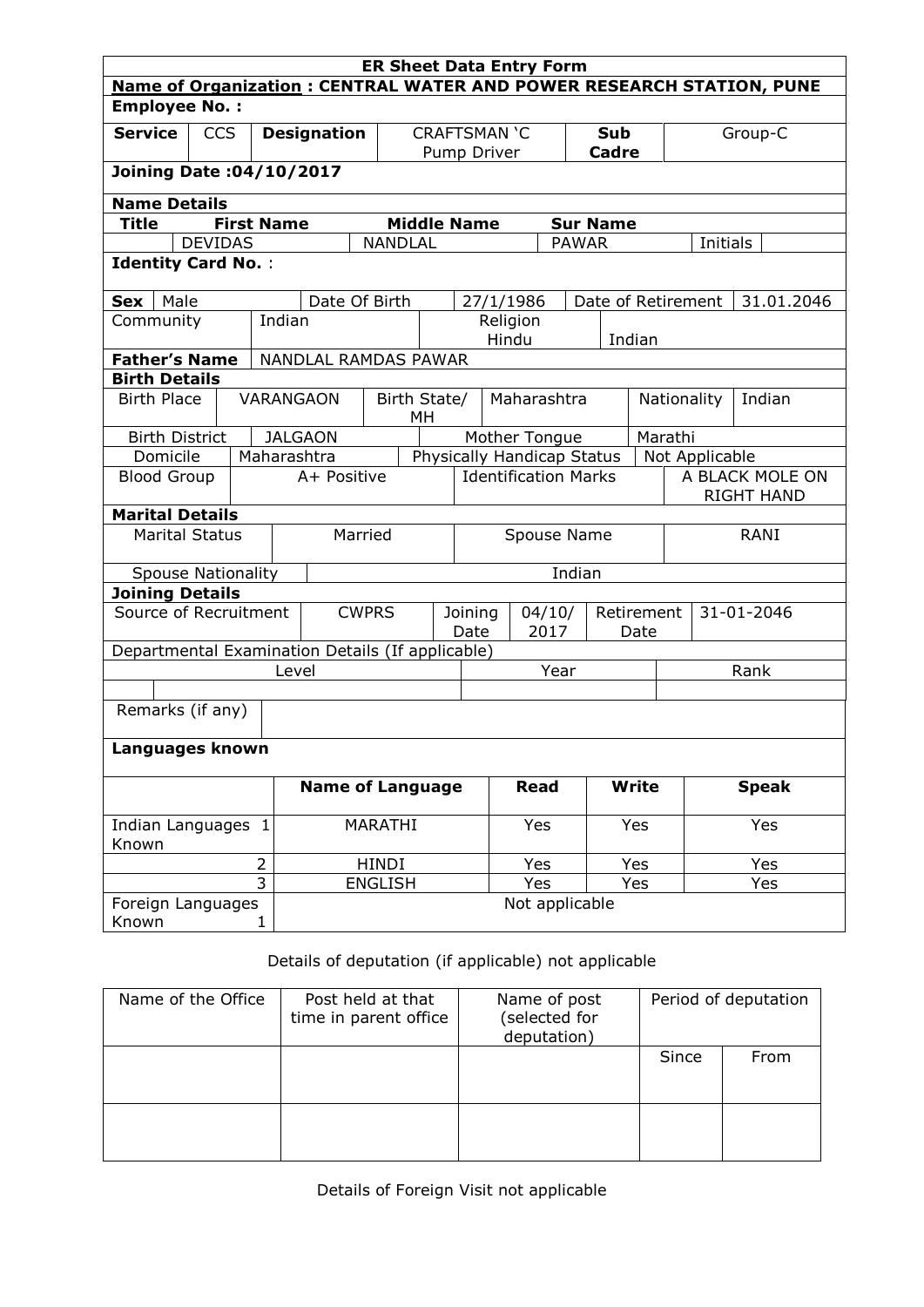| SI.<br>No. | Place of Visit | Date of<br>visit | Post held at<br>that time | Whether it<br>is a<br>personal or<br>official visit | Details of visit |
|------------|----------------|------------------|---------------------------|-----------------------------------------------------|------------------|
|            |                |                  |                           |                                                     |                  |

## Transfer/Posting Detail (if applicable) not applicable

| Place | Period of posting |      |  |  |  |  |  |
|-------|-------------------|------|--|--|--|--|--|
|       | Since             | From |  |  |  |  |  |
|       |                   |      |  |  |  |  |  |
|       |                   |      |  |  |  |  |  |
|       |                   |      |  |  |  |  |  |

| Qualification (Use extra photocopy sheets for multi qualifications, experience, training, awards details) |                            |  |            |                       |                                   |                                                                                               |          |                            |                |                                                                                                           |  |                  |
|-----------------------------------------------------------------------------------------------------------|----------------------------|--|------------|-----------------------|-----------------------------------|-----------------------------------------------------------------------------------------------|----------|----------------------------|----------------|-----------------------------------------------------------------------------------------------------------|--|------------------|
| Qualification                                                                                             |                            |  | Discipline |                       |                                   |                                                                                               |          | Specialization 1           |                |                                                                                                           |  |                  |
| <b>HSC</b>                                                                                                |                            |  |            |                       | <b>HSC</b>                        |                                                                                               |          |                            | <b>ARTS</b>    |                                                                                                           |  |                  |
|                                                                                                           | Year                       |  |            |                       | Division                          |                                                                                               |          | CGPA/ % Marks              |                | Specialization 2                                                                                          |  |                  |
| FEb 2009                                                                                                  |                            |  |            | <b>SECOND CLASS</b>   |                                   | 45%                                                                                           |          |                            | Not applicable |                                                                                                           |  |                  |
|                                                                                                           | Institution                |  |            |                       | University                        |                                                                                               |          | Place                      |                | Country                                                                                                   |  |                  |
|                                                                                                           | Government Industrial      |  |            | MUMBAI                |                                   |                                                                                               |          | UCHANDE,<br><b>JALGOAN</b> |                |                                                                                                           |  | India            |
|                                                                                                           | <b>Training Institute</b>  |  |            |                       |                                   |                                                                                               |          |                            |                | Qualification (Use extra photocopy sheets for multi qualifications, experience, training, awards details) |  |                  |
|                                                                                                           |                            |  |            |                       |                                   |                                                                                               |          |                            |                |                                                                                                           |  |                  |
|                                                                                                           | Qualification              |  |            |                       |                                   | Discipline                                                                                    |          |                            |                |                                                                                                           |  | Specialization 1 |
|                                                                                                           | ITI                        |  |            |                       |                                   | PUMP OPRETOR CUM<br><b>MECHANIC</b>                                                           |          |                            |                |                                                                                                           |  | N A              |
|                                                                                                           | Year                       |  |            |                       | Division                          |                                                                                               |          | CGPA/ % Marks              |                |                                                                                                           |  | Specialization 2 |
|                                                                                                           | 2011                       |  |            |                       | A                                 |                                                                                               |          | 74                         |                |                                                                                                           |  | N A              |
|                                                                                                           | Establishment              |  |            |                       | University                        |                                                                                               |          | Place                      |                |                                                                                                           |  | Country          |
|                                                                                                           | ATI SION MUMBAI            |  |            |                       |                                   |                                                                                               |          |                            |                |                                                                                                           |  | <b>INDIA</b>     |
| <b>Experience</b>                                                                                         |                            |  |            |                       |                                   |                                                                                               |          |                            |                |                                                                                                           |  |                  |
|                                                                                                           | Type of Posting            |  |            |                       | Level                             |                                                                                               |          |                            |                |                                                                                                           |  |                  |
|                                                                                                           | Temporary                  |  |            |                       | Group- 'C' (Non-Gazetted)         |                                                                                               |          |                            |                |                                                                                                           |  |                  |
|                                                                                                           | Designation                |  |            |                       | Craftsman "C"                     |                                                                                               |          |                            |                |                                                                                                           |  |                  |
|                                                                                                           | Ministry                   |  |            | MOWR, RD & GR         |                                   |                                                                                               |          |                            |                |                                                                                                           |  |                  |
|                                                                                                           | Office                     |  |            |                       | <b>CWPRS</b><br>Period of Posting |                                                                                               |          |                            |                |                                                                                                           |  |                  |
|                                                                                                           | <b>Experience Subject</b>  |  |            |                       |                                   |                                                                                               |          |                            |                |                                                                                                           |  |                  |
|                                                                                                           | Major                      |  |            |                       |                                   | Minor                                                                                         |          |                            |                | From                                                                                                      |  | To               |
|                                                                                                           |                            |  |            |                       |                                   |                                                                                               |          |                            |                |                                                                                                           |  |                  |
|                                                                                                           | (minimum 1 week & above)   |  |            |                       |                                   | Note:-Refer the Annexure to fill above Major, Minor Subjects and below given training subject |          |                            |                |                                                                                                           |  |                  |
|                                                                                                           |                            |  |            |                       |                                   | <b>Training</b>                                                                               |          |                            |                |                                                                                                           |  |                  |
| <b>Training Year</b>                                                                                      |                            |  |            | <b>Training Name</b>  |                                   |                                                                                               |          |                            |                | <b>Training Subject</b>                                                                                   |  |                  |
|                                                                                                           |                            |  |            |                       |                                   |                                                                                               |          |                            |                |                                                                                                           |  |                  |
|                                                                                                           | Level                      |  |            | Institute Name, Place |                                   |                                                                                               |          | <b>Field Visit Country</b> |                | Field Visit Place (within India)                                                                          |  |                  |
|                                                                                                           |                            |  |            |                       |                                   |                                                                                               |          |                            |                |                                                                                                           |  |                  |
|                                                                                                           | Sponsoring Authority       |  |            | Period of Training    |                                   |                                                                                               | Duration |                            |                |                                                                                                           |  | Result           |
| Director, CW&PRS<br>Pune                                                                                  |                            |  |            | From                  |                                   | To                                                                                            |          |                            | (in Weeks)     |                                                                                                           |  | Qualified        |
|                                                                                                           |                            |  |            |                       |                                   |                                                                                               |          |                            |                |                                                                                                           |  |                  |
|                                                                                                           | <b>Awards/Publications</b> |  |            |                       |                                   |                                                                                               |          |                            |                |                                                                                                           |  |                  |
|                                                                                                           | Type of Activity:          |  |            |                       |                                   |                                                                                               |          | Academic                   |                |                                                                                                           |  | Non Academic     |
| <b>Activity Area</b>                                                                                      |                            |  |            |                       |                                   | <b>Activity Subject</b>                                                                       |          |                            |                | <b>Activity Title</b>                                                                                     |  |                  |
|                                                                                                           |                            |  |            |                       |                                   |                                                                                               |          |                            |                |                                                                                                           |  |                  |
| Day                                                                                                       | Month                      |  |            | Year                  |                                   |                                                                                               |          |                            |                |                                                                                                           |  | Level            |